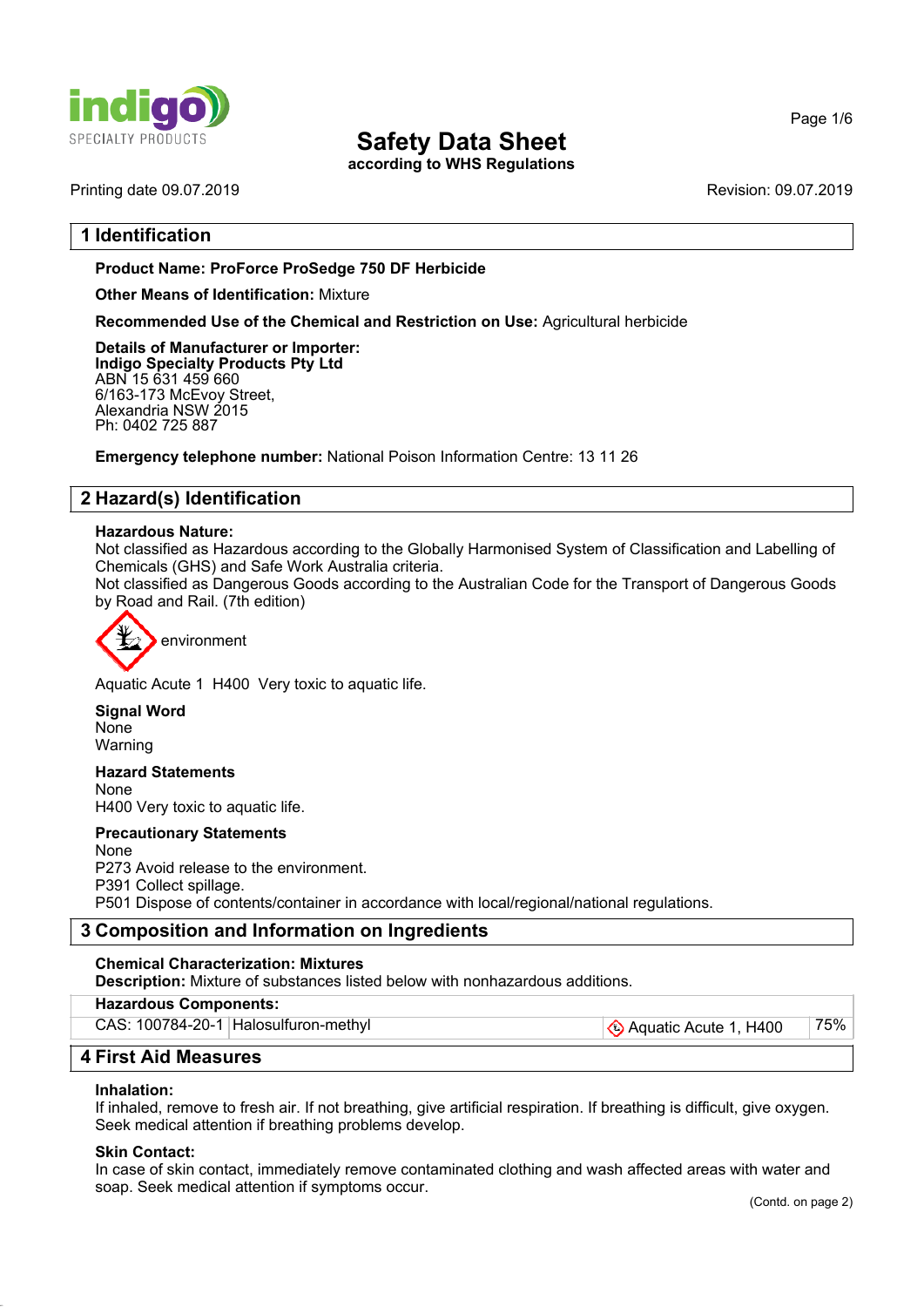**according to WHS Regulations**

Printing date 09.07.2019 **Revision: 09.07.2019** Revision: 09.07.2019

#### **Product Name: ProForce ProSedge 750 DF Herbicide**

(Contd. of page 1)

**Eye Contact:** In case of eye contact, hold eyelids open and rinse with water for at least 15 minutes. Seek medical attention if symptoms occur.

#### **Ingestion:**

If swallowed, do not induce vomiting. Immediately rinse mouth with water. Give a glass of water. Never give anything by mouth to an unconscious person. Seek immediate medical attention.

#### **Symptoms Caused by Exposure:**

Inhalation: May cause mild respiratory irritation. Skin Contact: May cause mild skin irritation. Eye Contact: May cause eye irritation, redness and watering. Ingestion: May cause irritation and redness of the mouth and throat.

## **5 Fire Fighting Measures**

#### **Suitable Extinguishing Media:**

Water fog, foam, dry chemical or carbon dioxide. Do not use full water jet as it may scatter the product.

#### **Specific Hazards Arising from the Chemical:**

Hazardous combustion products include oxides of carbon, nitrogen and sulphur, other sulphur compounds, other nitrogen compounds, hydrogen cyanide, smoke and water.

This product is not flammable under normal circumstances but may form explosive dust clouds in air. Containers close to fire should be removed if safe to do so.

#### **Special Protective Equipment and Precautions for Fire Fighters:**

When fighting a major fire wear self-contained breathing apparatus and protective equipment.

## **6 Accidental Release Measures**

#### **Personal Precautions, Protective Equipment and Emergency Procedures:**

Wear approved dust/particulate filter respirator and full protective clothing. Evacuate all non-essential personnel from affected area. Do not breathe dust. Ensure adequate ventilation. Avoid generating dust.

#### **Environmental Precautions:**

In the event of a major spill, prevent spillage from entering drains or water courses.

#### **Methods and Materials for Containment and Cleaning Up:**

Stop leak if safe to do so and sweep granules into a pile and shovel into drums for subsequent disposal. Consider vacuuming spills if practical. Avoid generating dust. Provide adequate ventilation.

## **7 Handling and Storage**

#### **Precautions for Safe Handling:**

Use of safe work practices are recommended to avoid eye or skin contact and inhalation of dust. Food, beverages and tobacco products should not be stored or consumed where this material is in use. Always wash hands before smoking, eating, drinking or using the toilet. Wash contaminated clothing and other protective equipment before storage or re-use. Provide eyewash fountains and safety showers in close proximity to points of potential exposure.

#### **Conditions for Safe Storage:**

Store in a cool, dry and well ventilated area. Keep container tightly closed when not in use. Protect from direct sunlight. Keep away from strong oxidising agents, strong acids and strong bases.

(Contd. on page 3)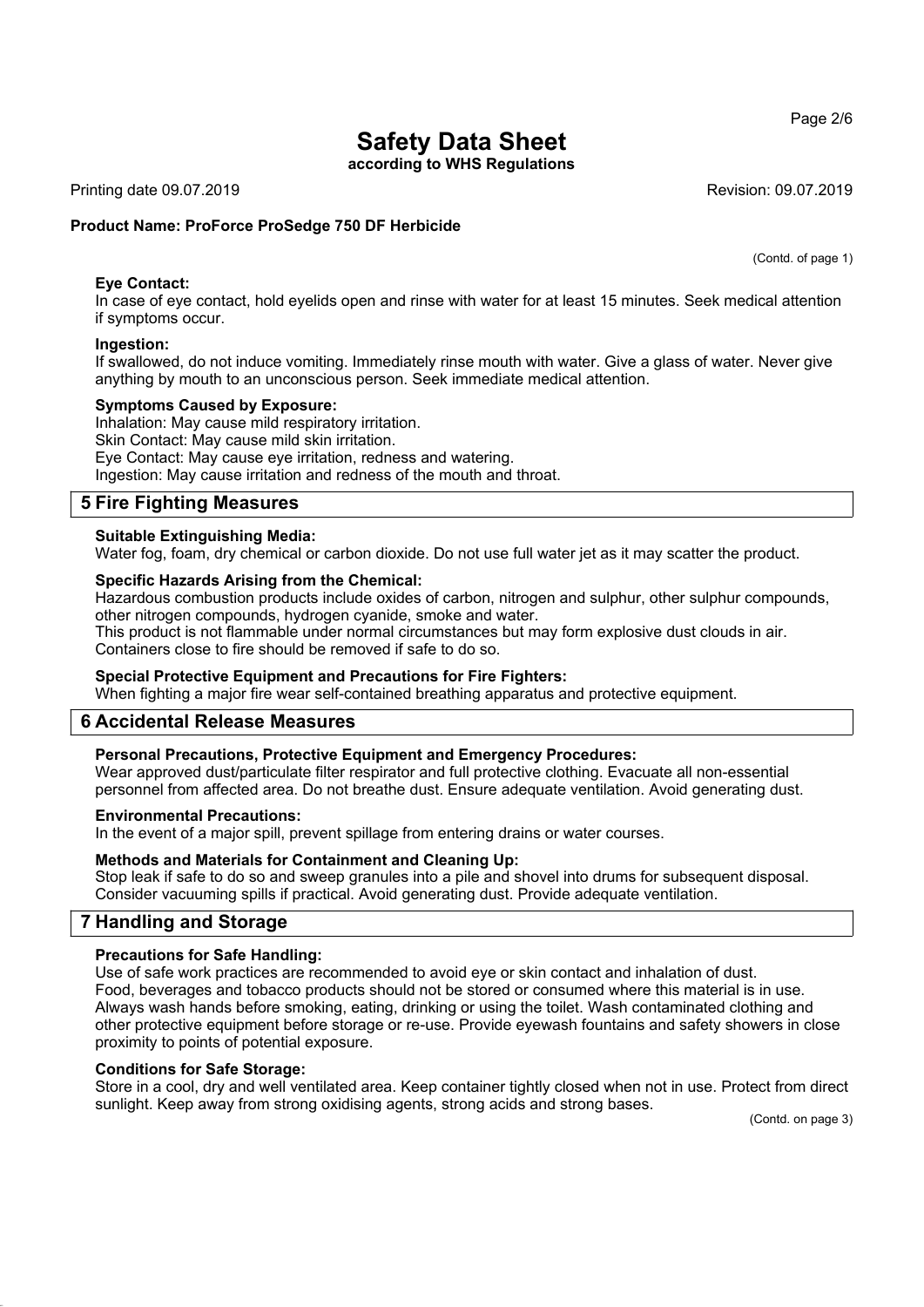Page 3/6

## **Safety Data Sheet**

**according to WHS Regulations**

Printing date 09.07.2019 **Revision: 09.07.2019** Revision: 09.07.2019

## **Product Name: ProForce ProSedge 750 DF Herbicide**

(Contd. of page 2)

## **8 Exposure Controls and Personal Protection**

#### **Exposure Standards:**

The product does not contain any relevant quantities of materials with critical values that have to be monitored at the workplace.

**Engineering Controls:** Ensure adequate ventilation of the working area.

#### **Respiratory Protection:**

Where an inhalation risk exists, wear a Class P1 (particulate) respirator. At high dust levels, wear a powered air purifying respirator (PAPR) with Class P3 (Particulate) filter or an air-line respirator or a full-face Class P3 (particulate) respirator. See Australian/New Zealand Standards AS/NZS 1715 and 1716 for more information.

#### **Skin Protection:**

Rubber or PVC gloves. See Australian/New Zealand Standard AS/NZS 2161 for more information. When selecting gloves for use against certain chemicals, the degradation resistance, permeation rate and permeation breakthrough time should be considered.

Occupational protective clothing (depending on conditions in which it has to be used, in particular as regards the period for which it is worn, which shall be determined on the basis of the seriousness of the risk, the frequency of exposure to the risk, the characteristics of the workstation of each worker and the performance of the protective clothing). See Australian/New Zealand Standard AS/NZS 4501 for more information.

#### **Eye and Face Protection:**

Eye and face protectors for protection against dust. See Australian/New Zealand Standard AS/NZS 1337 for more information.

## **9 Physical and Chemical Properties**

| <b>Appearance:</b>                                                |                                            |
|-------------------------------------------------------------------|--------------------------------------------|
| Form:                                                             | Granules                                   |
| Colour:                                                           | Beige                                      |
| Odour:                                                            | Scorched vanilla odour.                    |
| <b>Odour Threshold:</b>                                           | No information available                   |
| pH-Value:                                                         | $5.0 - 8.0$                                |
| <b>Melting point/freezing point:</b>                              | 175 °C                                     |
| <b>Initial Boiling Point/Boiling Range:</b>                       | No information available                   |
| <b>Flash Point:</b>                                               | No information available                   |
| <b>Flammability:</b>                                              | Product is not flammable.                  |
| <b>Auto-ignition Temperature:</b>                                 | No information available                   |
| <b>Decomposition Temperature:</b>                                 | No information available                   |
| <b>Explosion Limits:</b>                                          |                                            |
| Lower:                                                            | No information available                   |
| Upper:                                                            | No information available                   |
| <b>Vapour Pressure:</b>                                           | Negligible at normal ambient temperatures. |
| <b>Relative Density:</b>                                          | No information available                   |
| <b>Vapour Density:</b>                                            | No information available                   |
| <b>Evaporation Rate:</b>                                          | Not applicable                             |
| <b>Solubility in Water:</b>                                       | Dispersible                                |
| Partition Coefficient (n-octanol/water): No information available |                                            |
| <b>Viscosity:</b>                                                 | Not applicable                             |
|                                                                   |                                            |

## **10 Stability and Reactivity**

**Possibility of Hazardous Reactions:** Hazardous polymerisation will not occur.

**Chemical Stability:** Stable at ambient temperature and under normal conditions of use.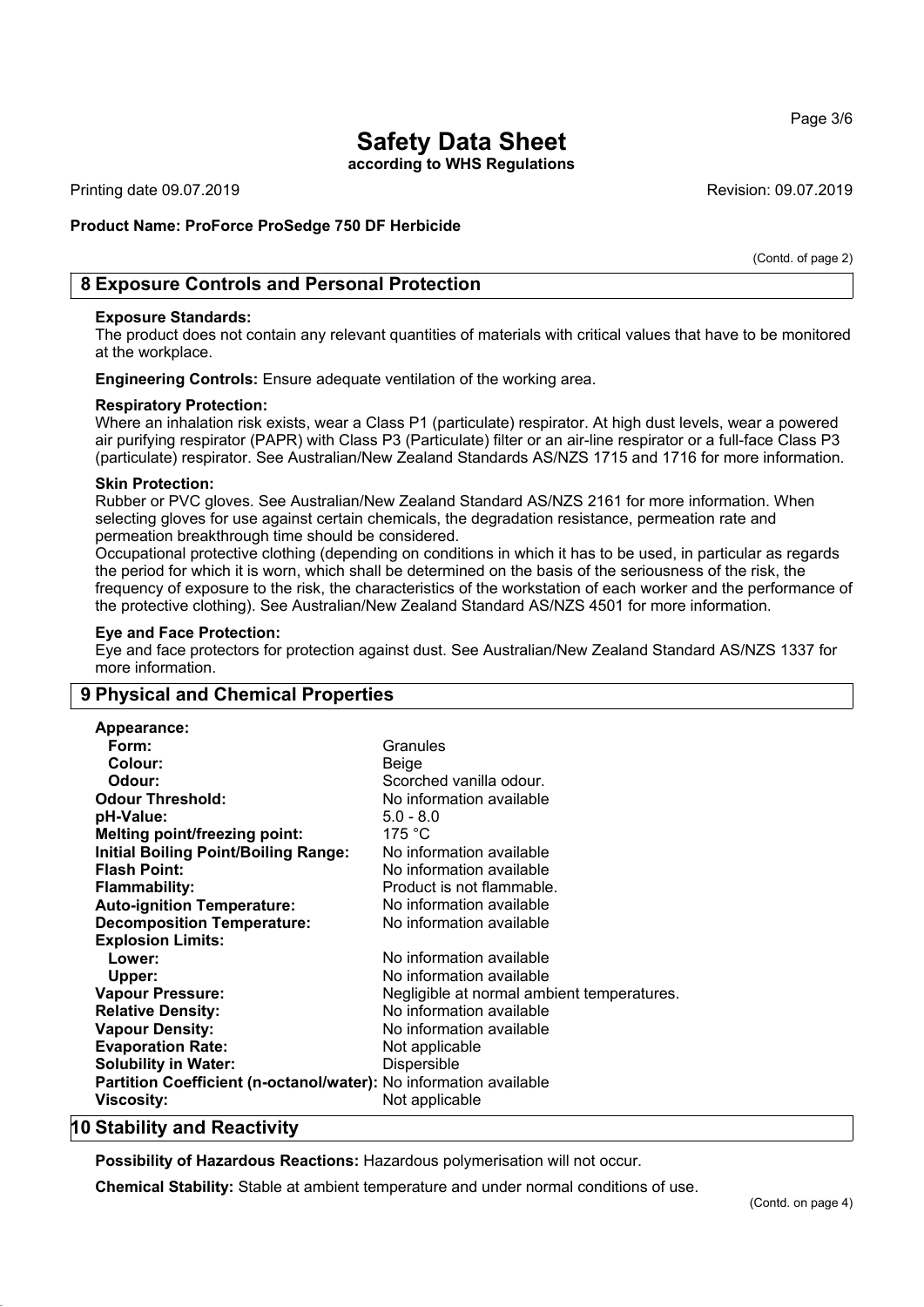**according to WHS Regulations**

Printing date 09.07.2019 **Revision: 09.07.2019** Revision: 09.07.2019

#### **Product Name: ProForce ProSedge 750 DF Herbicide**

(Contd. of page 3)

**Conditions to Avoid:** Direct sunlight.

**Incompatible Materials:** Strong oxidising agents, strong acids and strong bases.

#### **Hazardous Decomposition Products:**

Oxides of carbon, nitrogen and sulphur, other sulphur compounds, other nitrogen compounds, hydrogen cyanide, smoke and water.

#### **11 Toxicological Information**

**Toxicity:**

#### **Acute Health Effects**

**Inhalation:** May cause mild respiratory irritation. **Skin:** May cause mild skin irritation.

**Eye:** May cause eye irritation, redness and watering.

**Ingestion:** May cause irritation and redness of the mouth and throat.

**Skin Corrosion / Irritation:** Based on classification principles, the classification criteria are not met.

**Serious Eye Damage / Irritation:** Based on classification principles, the classification criteria are not met.

**Respiratory or Skin Sensitisation:** Based on classification principles, the classification criteria are not met.

**Germ Cell Mutagenicity:** Based on classification principles, the classification criteria are not met.

**Carcinogenicity:** This product does NOT contain any IARC listed chemicals.

**Reproductive Toxicity:** Based on classification principles, the classification criteria are not met.

#### **Specific Target Organ Toxicity (STOT) - Single Exposure:**

Based on classification principles, the classification criteria are not met.

## **Specific Target Organ Toxicity (STOT) - Repeated Exposure:**

Based on classification principles, the classification criteria are not met.

**Aspiration Hazard:** Based on classification principles, the classification criteria are not met.

**Chronic Health Effects:** Prolonged eye contact may cause permanent damage or blindness.

**Existing Conditions Aggravated by Exposure:** No information available

#### **Additional toxicological information:**

The Australian Acceptable Daily Intake (ADI) for halosulfuron-methyl for a human is 0.01 mg/kg/day, set for the public for daily, lifetime exposure. This is based on the NOAEL of 1 mg/kg/day, the level determined to show no effects during long term exposure for the most sensitive indicators and the most sensitive species. (Ref: Australian Pesticides and Veterinary Medicines Authority, 'Acceptable Daily Intakes for Agricultural and Veterinary Chemicals', 2019).

## **12 Ecological Information**

#### **Ecotoxicity:**

#### **Aquatic toxicity:**

Very Toxic to aquatic life.

Highly toxic to aquatic plants including duckweed.

**Persistence and Degradability:** No further relevant information available.

**Bioaccumulative Potential:** No further relevant information available.

**Mobility in Soil:** No further relevant information available.

Page 4/6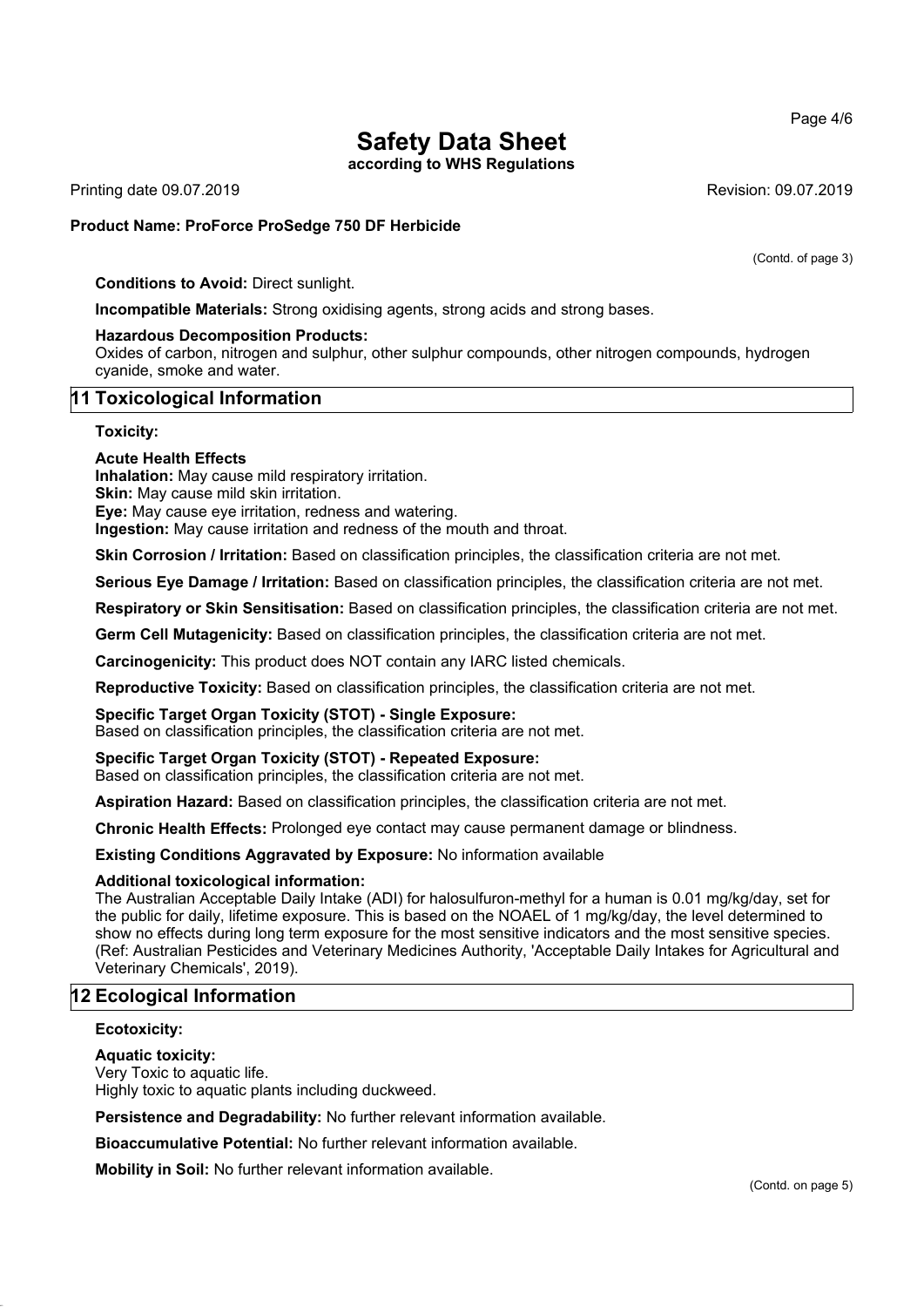## **Safety Data Sheet according to WHS Regulations**

Printing date 09.07.2019 Revision: 09.07.2019

#### **Product Name: ProForce ProSedge 750 DF Herbicide**

**Other adverse effects:** No further relevant information available.

#### **13 Disposal Considerations**

**Disposal Methods and Containers:** Dispose according to applicable local and state government regulations.

#### **Special Precautions for Landfill or Incineration:**

Please consult your state Land Waste Management Authority for more information.

## **14 Transport Information**

| <b>UN Number</b><br><b>ADG</b><br><b>IMDG, IATA</b>                         | Not subject to the ADG Code when transported in<br>Australia by Road or Rail in packages 500kg(L) or less;<br>or IBCs (refer to SP AU01).<br><b>UN3077</b> |
|-----------------------------------------------------------------------------|------------------------------------------------------------------------------------------------------------------------------------------------------------|
| <b>Proper Shipping Name</b><br><b>ADG</b><br><b>IMDG, IATA</b>              | Not regulated.<br>ENVIRONMENTALLY HAZARDOUS SUBSTANCE,<br>SOLID, N.O.S. (Halosulfuron-methyl)                                                              |
| <b>Dangerous Goods Class</b><br><b>ADG Class:</b><br><b>IMDG Class:</b>     | Not regulated.<br>9 Miscellaneous dangerous substances and articles.                                                                                       |
| <b>Packing Group:</b><br><b>ADG</b><br><b>IMDG, IATA</b>                    | Not regulated.<br>Ш                                                                                                                                        |
| <b>EMS Number:</b>                                                          | $F-A, S-F$                                                                                                                                                 |
| <b>Hazchem Code:</b>                                                        | 2Z                                                                                                                                                         |
| <b>Special Provisions:</b>                                                  | 274, 331, 335, 375, AU01                                                                                                                                   |
| <b>Limited Quantities:</b>                                                  | $5$ kg                                                                                                                                                     |
| Packagings & IBCs - Packing Instruction:                                    | P002, IBC08, LP02                                                                                                                                          |
| Packagings & IBCs - Special Packing Provisions: PP12, B3                    |                                                                                                                                                            |
| Portable Tanks & Bulk Containers - Instructions: T1, BK2, BK3               |                                                                                                                                                            |
| <b>Portable Tanks &amp; Bulk Containers - Special</b><br><b>Provisions:</b> | TP33                                                                                                                                                       |

## **15 Regulatory Information**

**Australian Inventory of Chemical Substances:** All ingredients are listed.

**Standard for the Uniform Scheduling of Drugs and Poisons (SUSMP) - Poison Schedule:** Poisons Schedule: 5

## **16 Other Information**

**Date of Preparation or Last Revision:** 09.07.2019

**Prepared by: MSDS.COM.AU Pty Ltd www.msds.com.au** 

#### **Abbreviations and acronyms:**

ADG: Australian Dangerous Goods IMDG: International Maritime Code for Dangerous Goods IATA: International Air Transport Association

(Contd. of page 4)

Page 5/6

(Contd. on page 6)